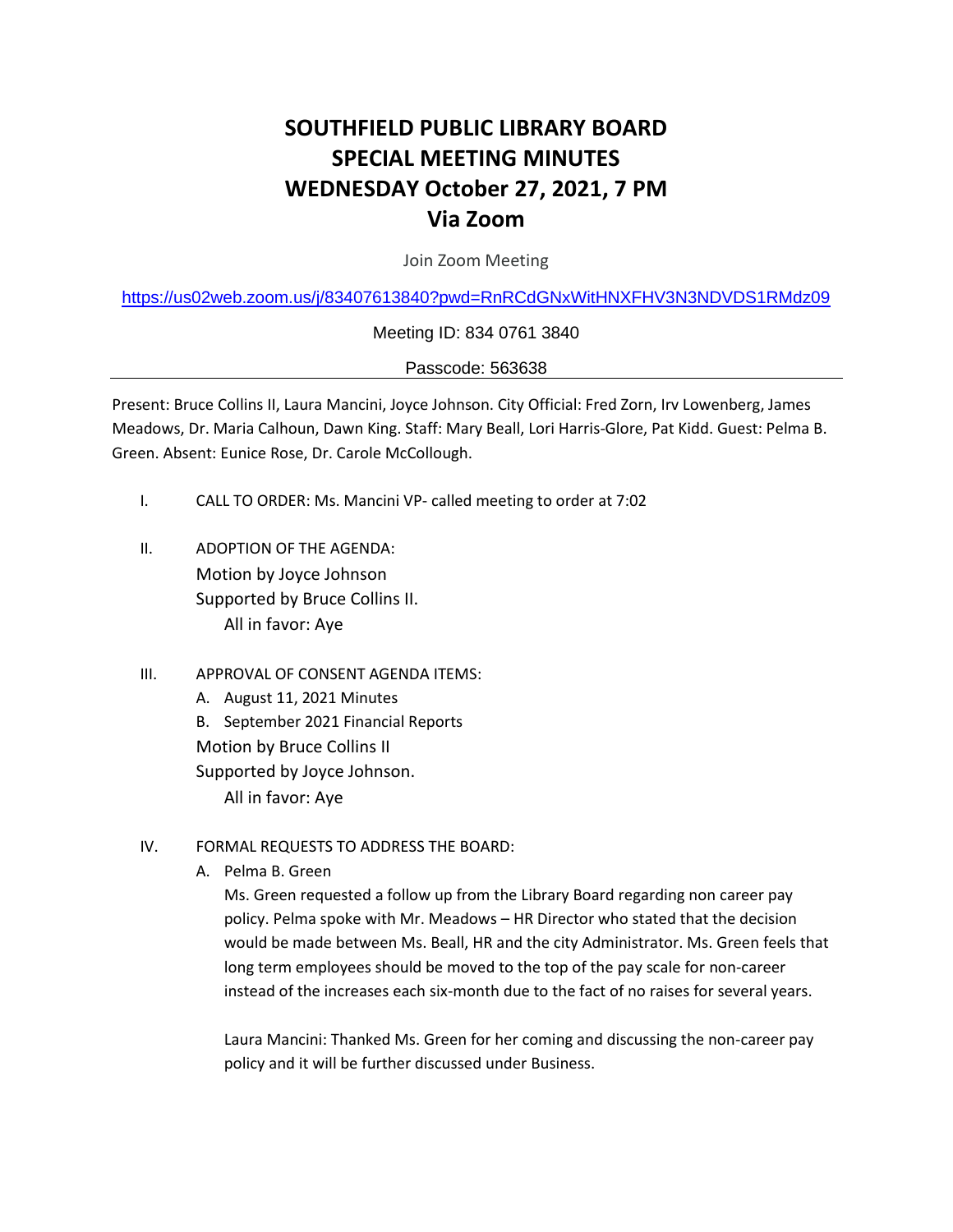# V. REPORTS:

A. Interim Director's Report:

Interim City Librarian's Report: October 13, 2021

### **Programs and Services:**

### **Summer wrap-up**:

- Finished up a successful Summer Reading series, Tails and Tales, for Youth, Teens and Adults full of virtual and in-person outdoors programs for all ages, plus many enthusiastic readers. We also continued doing story times at Rec on the Move events in conjunction with Parks and Recreation to further increase the library's exposure.
- The August and September Jazz and Blues concerts were popular and well-received. The series moved back indoors in September after a very successful inaugural Summer Concert series on the Patio.

**Fall**:

- Launched the early literacy programs Text Talk, 1000 Books Before Kindergarten, and We Read 2-3 (reading group for second and third graders who struggle with reading)
- Raspberry Pi for Beginners
- Interactive Banned Book displays and activities throughout Library
- Spooky Season Snacks and Fall Food Friday cooking shows
- Manic Maker Mondays at Home
- Championship of Chills: Spooky Story Writing Contest
- Paint a Pumpkin and Scary Movies
- Resumed Baby Bounce, Toddler and Preschool Story times (virtual)
- Fall Book Chats and Book Clubs resume

# **Technology Enhancements**:

The Tech staff has successfully rolled out Microsoft 365 to all staff and migrated from Groupwise and Messenger to Outlook 365 and Teams. This was a tremendous project that has already improved communication and workflow. Kudos to the Tech staff for all their hard work planning, training, and making this a smooth transition for everyone.

# **Staffing:**

Completed the recruitment process for 6 new career positions: Youth Coordinator, 3 Clerk I's, Assistant Coordinator of Technology, and Emerging Technologies Librarian. With this increase in full-time staff, we can continue to increase our service hours, as well as pursue new services.

Barb Klimkowski has retired but will stay on as our Gardening Guru!

### **Reopening Phases:**

• The Library has resumed all in-person services with the exception of study rooms.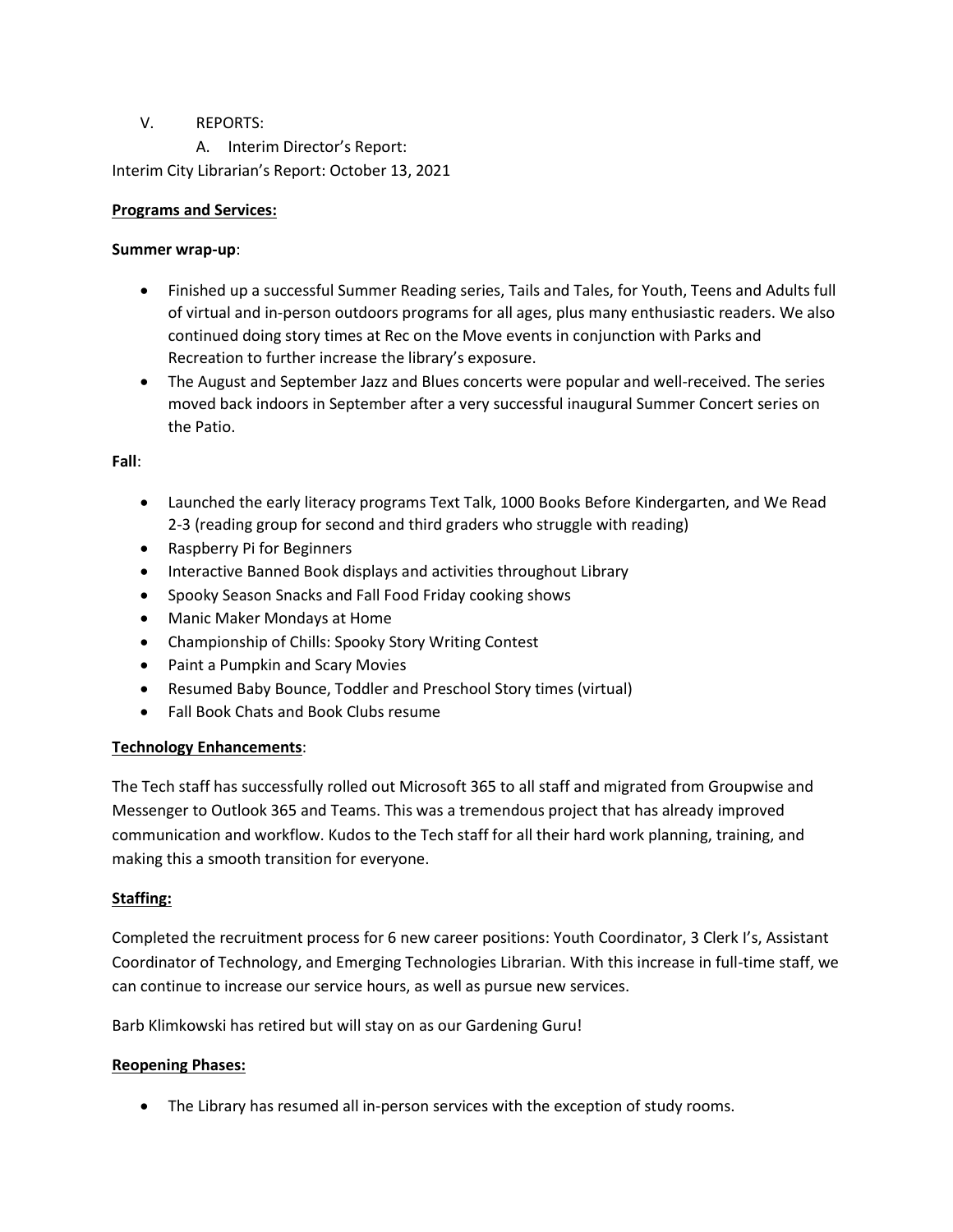- Fall programming will be a combination of virtual and in-person (Adult indoors; Youth outdoors).
- The Meeting Room will be available for use by the City and local Government officials. (We hosted a safe and successful Back to School Town Hall with Rep. Brenda Lawrence, Lt. Governor Gilchrist, and Southfield Schools Superintendent Dr. Green.)
- The Friends are planning to resume Book Sales in October or November.
- Library hours will expand once the new employees have been trained.

## **Outdoor Spaces Project:**

- The landscaping portion has been completed, including repairing pavers on the patio and removing the damaged pavers in the garden. The plantings and new trees look fantastic, and the new design shows off the Library's artwork to greater advantage.
- The hardscaping portion will get underway with bidding the project in the Fall, to commence in the Spring. The Children's Garden and entire front entrance and walkway will be repaved for greater safety, maintenance, and programming possibilities.

## **American Rescue Plan Act Funds:**

The City of Southfield has received funds from the American Rescue Plan. On behalf of the Library, I submitted Library projects that were in direct response to the pandemic for consideration: the PPE and cleaning supplies needed to keep the public floors safe for our patrons; Hotspots to lend to our patrons without home Internet access; creation of a new outdoor programming and recreation space along the Meeting Room wing to facilitate indoor/outdoor use.

There is a lot of competition for these funds, but if nothing else, this was an opportunity to showcase to City Council, Planning Commission and the public the library's continuing efforts to mitigate the spread of Covid and alleviate the economic impact of Covid on our community.

Interim Director Mary Beall and the Southfield Public Library Board thanks James Meadows- HR Director and his team and Fred Zorn- city Administrator for their diligence and support in hiring the muchneeded employees.

# VI. BUSINESS:

A. Interim Director Position REVIEW James Meadows – HR Director: The review of the Interim Director Mary Beall would be conducted by the Library Board. The Board would use the standard City evaluation to review and score Ms. Beall. The Human Resources Department would input the data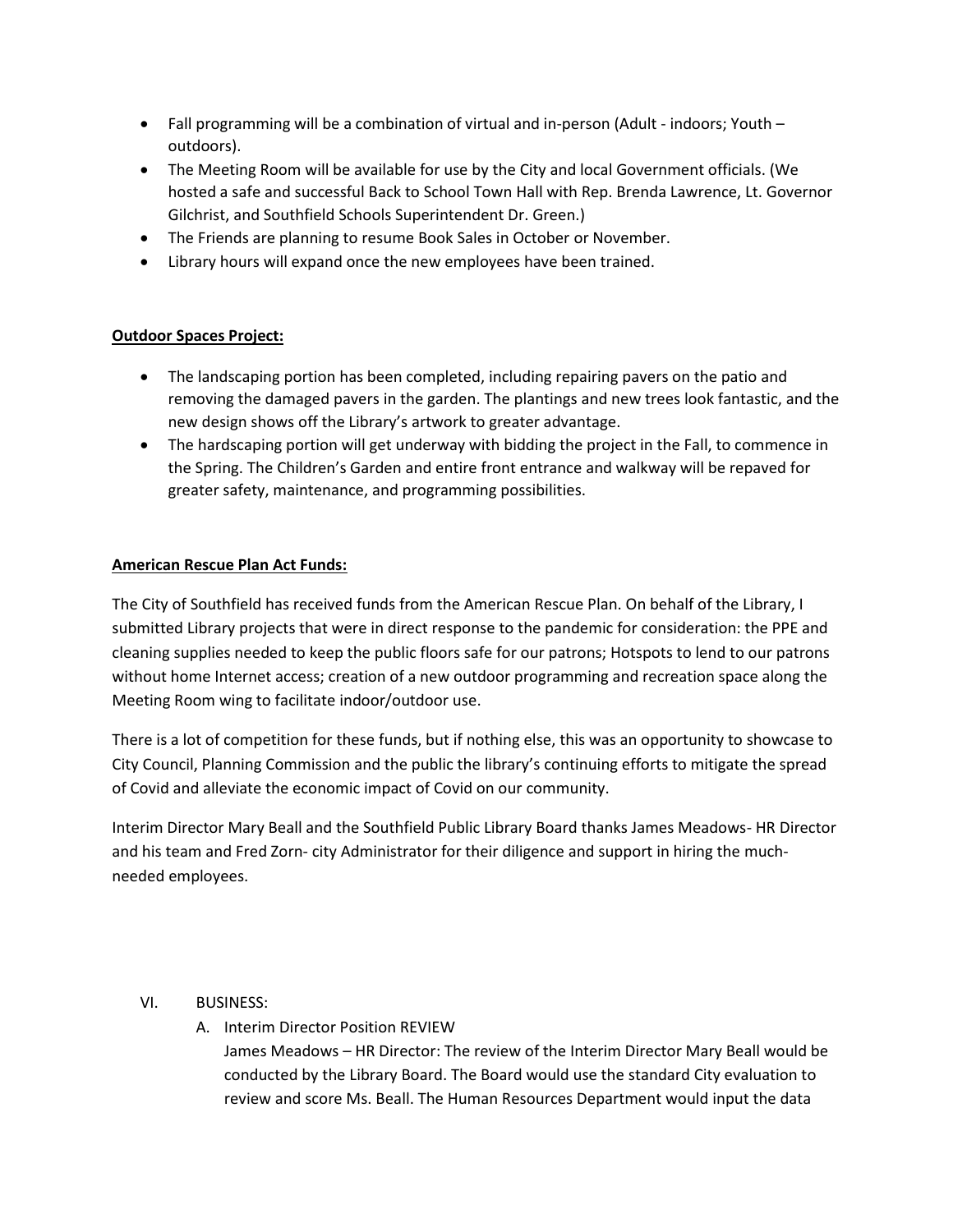from the review form and submit a report to the Library Board which would be discussed with the Interim Director. There is not a specific form to review the City Librarian position, but a standard form used for all management personnel.

Fred Zorn: The Board would use to standard form to review essential job functions, highlight accomplishments and goals. The current form is cumbersome and should be reviewed. Mr. Zorn would like to review evaluation forms of other comparable positions to update the standard form used by the City of Southfield.

James Meadows: The HR department is currently using<https://www.neogov.com/> a new software that handles and tracks recruitment, evaluation and training of all employees. Recommends the Library Board conducts a six-month review and again at one year.

Fred Zorn: The new accounting system employed by the City includes payroll, offers large scale training for employees, tracks appraisals reviews and training. Its's a human based investment in all the City of Southfield employees.

James Meadows: Introduces Dr. Maria Calhoun the Deputy Human Resources Director. The City is very lucky to have Dr. Calhoun who brings to the Human Resources Department vast knowledge and experience. The HR department will soon also have a Deputy Director of Diversity, Equity, and Inclusion. The HR department also has two HR Generalist Ty and Jessica that handles a vast majority of recruitment for the city.

Bruce Collins II- Board Trustee: Mr. Collins after considering the incredible job Ms. Beall has done to serve the community, staff and city for the past several months recommends that Ms. Beall be offered the permanent position of City Librarian.

Joyce Johnson- Board Trustee: Ms. Johnson concurs with Mr. Collins, II recommendation that Ms. Beall serve as the permanent City Librarian.

Laura Mancini- VP Board Trustee: Ms. Mancini concurs with Ms. Beall serving as the permanent City Librarian. Questions to Mr. Meadows how to proceed with offer and is posting the position necessary.

James Meadows: States that it is not necessary to post the position that the Board has the authority to appoint the Interim to the permanent position. The process would include HR meeting with the City Administrator and Ms. Beall to draft an official offer of employment. The offer of employment would be forwarded to the Library Board for approval and presentation to the applicant Ms. Beall. The City of Southfield Human Resources Department draft offer of employment to be presented and discussed on November 10, 2021 Library Board Meeting.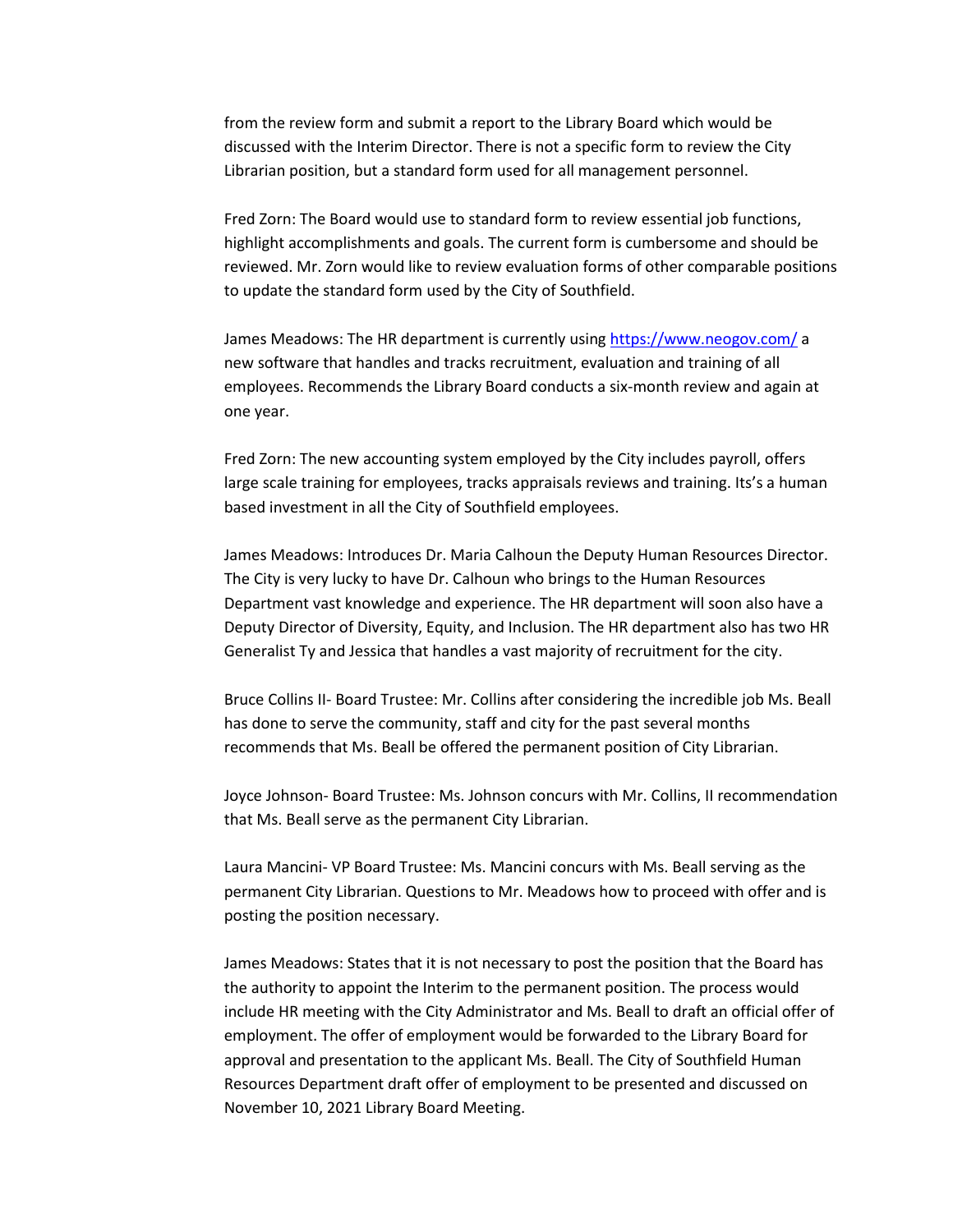- B. City Librarian timeline and next steps: Discussed under previous business.
- C. Non Career Pay Rate Policy:

Mary Beall-Interim Director: Non-career pay was frozen for 13 years by the City of Southfield due to financial concerns at that time. Pay ranges were raised and employees began to receive pay increases beginning January 2021 with a second pay raise in July 2021. The library can offer beyond the standard of the annual pay increase to give noncareer employees the pay increases every six-months. Interim Director addresses the Board to prioritize and authorize the Interim Director to enter negotiations regarding non-career pay scale with HR and the City Administrator.

James Meadows: Mr. Meadows agrees that in the current environment that pay rates for non-career employees across the board is low. The pay rate scale for employees should be discussed and evaluated according to the current economic climate.

Bruce Collins, II: Mr. Collins submits motion and recommends that Ms. Beall enter negotiation with HR and the City Administrator to increase the pay scale for non-career employees.

Joyce Johnson: Ms. Johnson concurs that the Interim Director enter negotiations with the City regarding the non-=career pay scale.

Laura Mancini: Concurs that to keep our valuable long-term employees the negotiations must be priority.

D. Library Board Calendar 2022 approval:

# **PUBLIC NOTICE SOUTHFIELD PUBLIC LIBRARY BOARD MEETING NOTICE 2022**

In accordance with Act 267 of the Public Acts of 1976 of the State of Michigan, Section 5(2), the following notice is hereby posted. Regular meetings of the Southfield Public Library Board shall be held on the second Wednesday of each month at **7 p.m**. in the third floor Southfield Room of the Southfield Public Library located at 26300 Evergreen Road, Southfield, Michigan unless otherwise noted. Meetings shall commence on Wednesday, **January 12, 2022,** according to the following schedule.

**\_\_\_\_\_\_\_\_\_\_\_\_\_\_\_\_\_\_\_\_\_\_\_\_\_\_\_\_\_\_\_\_\_\_\_\_\_\_\_\_\_\_\_\_\_\_\_\_\_\_\_\_\_\_\_\_\_\_\_\_\_\_\_\_\_\_\_\_\_\_\_\_\_\_\_\_\_\_**

February 9 August 10 March 9 September 14 April 13 October 12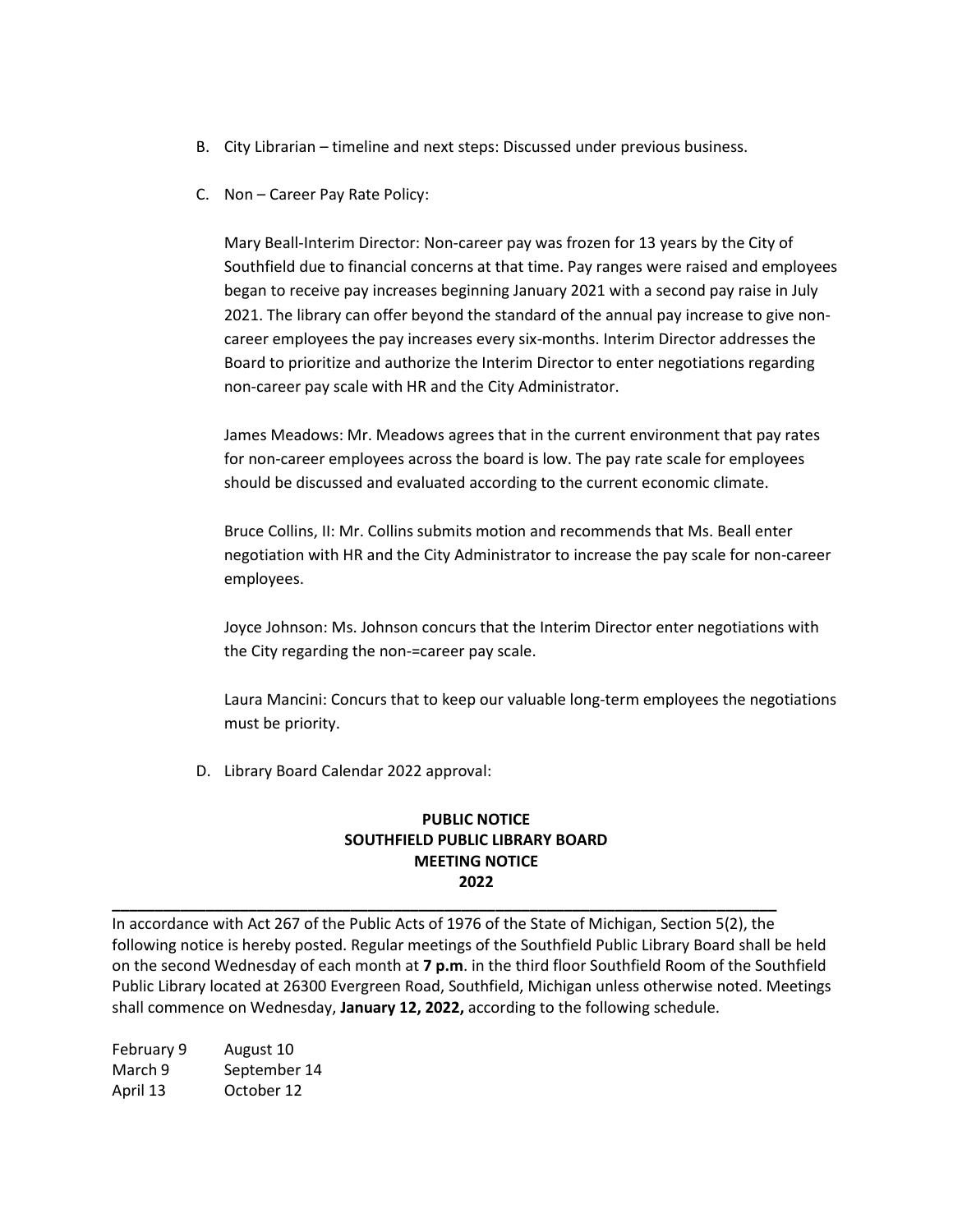May 11 November 9 June 8 December 14 July 13

Southfield Public Library Board 26300 Evergreen Road Southfield, MI 48076

> Be it RESOLVED that the Southfield Public Library Board made a resolution that the Southfield Public Library Board Calendar for 2022 be accepted beginning with January 12, 2022 meeting. Resolution 10272021CALENDAR.

Motion: Joyce Johnson Supported: Bruce Collins, II Motion carried: 3-0

E. Proposed SPL Closed Dates 2022:

Bruce Collins, II: Recommends that the proposed weekends closed dates be accepted. Joyce Johnson: Concurs with proposed closed holiday weekends. Irv Lowenberg-City Treasurer: Regarding Sunday, December 18, 2022 recommends the Library remain open this date due to the short week and to offer services to students to prepare for the holiday season closures.

#### **SPL Closed Dates 2022**

#### **JANUARY**

Saturday, January 1 – New Year's Sunday, January 2 – Library Closed Monday, January 17 – Martin Luther King, Jr. Day

### **FEBRUARY**

Monday, February 21 – President's Day

### **APRIL**

Friday, April 15 – Good Friday Saturday, April 16 – Library Closed Sunday, April 17 – Easter Sunday

**MAY** Saturday, May 28 – Library Closed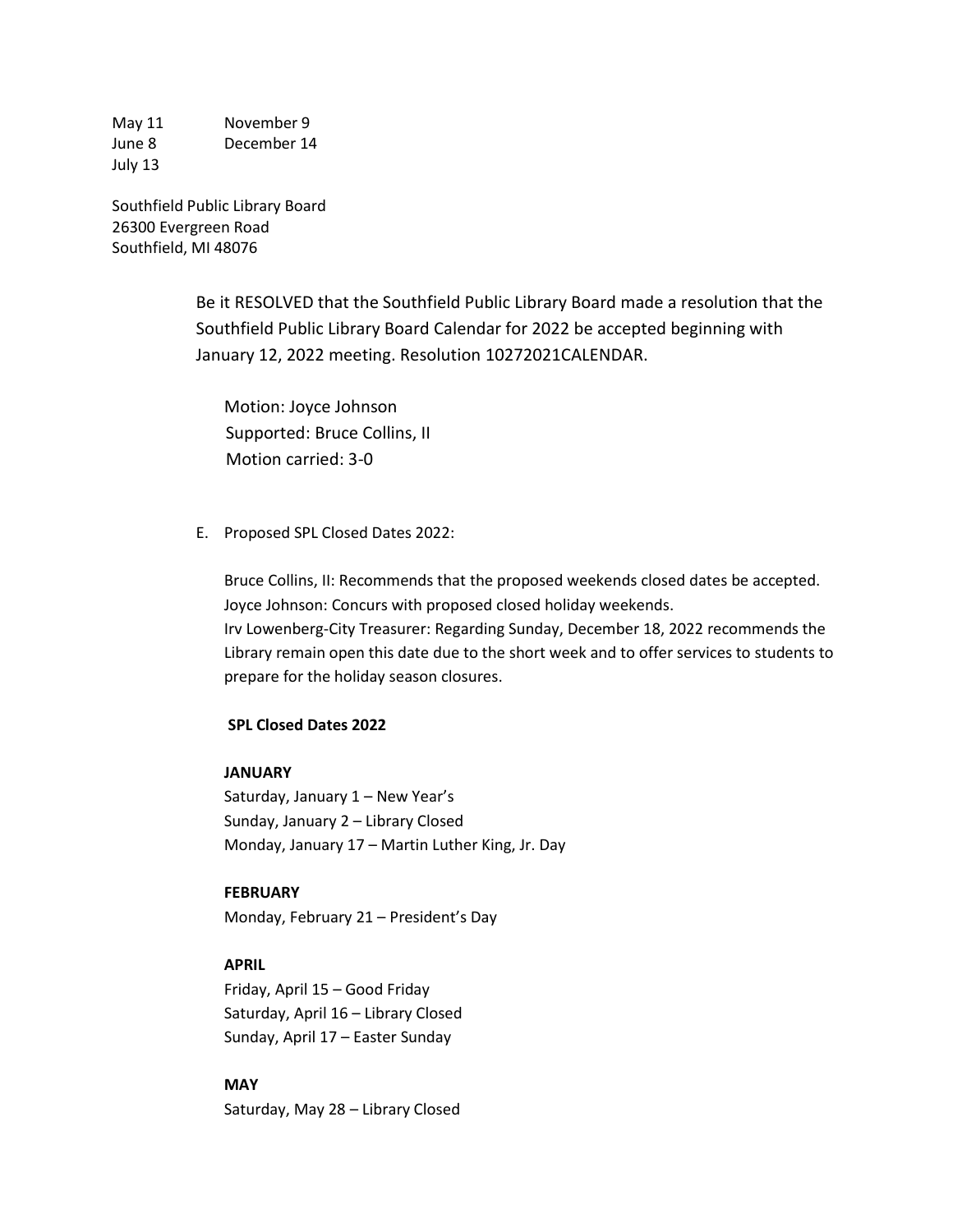Sunday, May 29 – Library Closed Monday, May 30 – Memorial Day

#### **JUNE**

Sunday, June 5 – Library Closed Sunday, June 12 – Library Closed Sunday, June 19 – Library Closed Monday, June 20 – Juneteenth Day (observed) Sunday, June 26 – Library Closed

#### **JULY**

Saturday, July 3 – Library Closed Sunday, July 4 – Independence Day Monday, July 5 - Independence Day (observed) Sunday, July 10 – Library Closed Sunday, July 17 – Library Closed Sunday, July 24 – Library Closed Sunday, July 31 – Library Closed

#### **AUGUST**

Sunday, August 7 – Library Closed Sunday, August 14 – Library Closed Sunday, August 21 – Library Closed Sunday, August 28 – Library Closed

#### **SEPTEMBER**

Saturday, September 3 – Library Closed Sunday, September 4 – Library Closed Monday, September 5 – Labor Day

#### **OCTOBER**

Saturday, October 8 - Library Closed Sunday, October 9 – Library Closed Monday, October 10 – Indigenous Peoples' Day

#### **NOVEMBER**

Friday, November 11 – Veterans' Day Saturday, November 12 – Library Closed Sunday, November 13 – Library Closed Thursday, November 24 – Thanksgiving Day Friday, November 25 – Library Closed Saturday, November 26 – Library Closed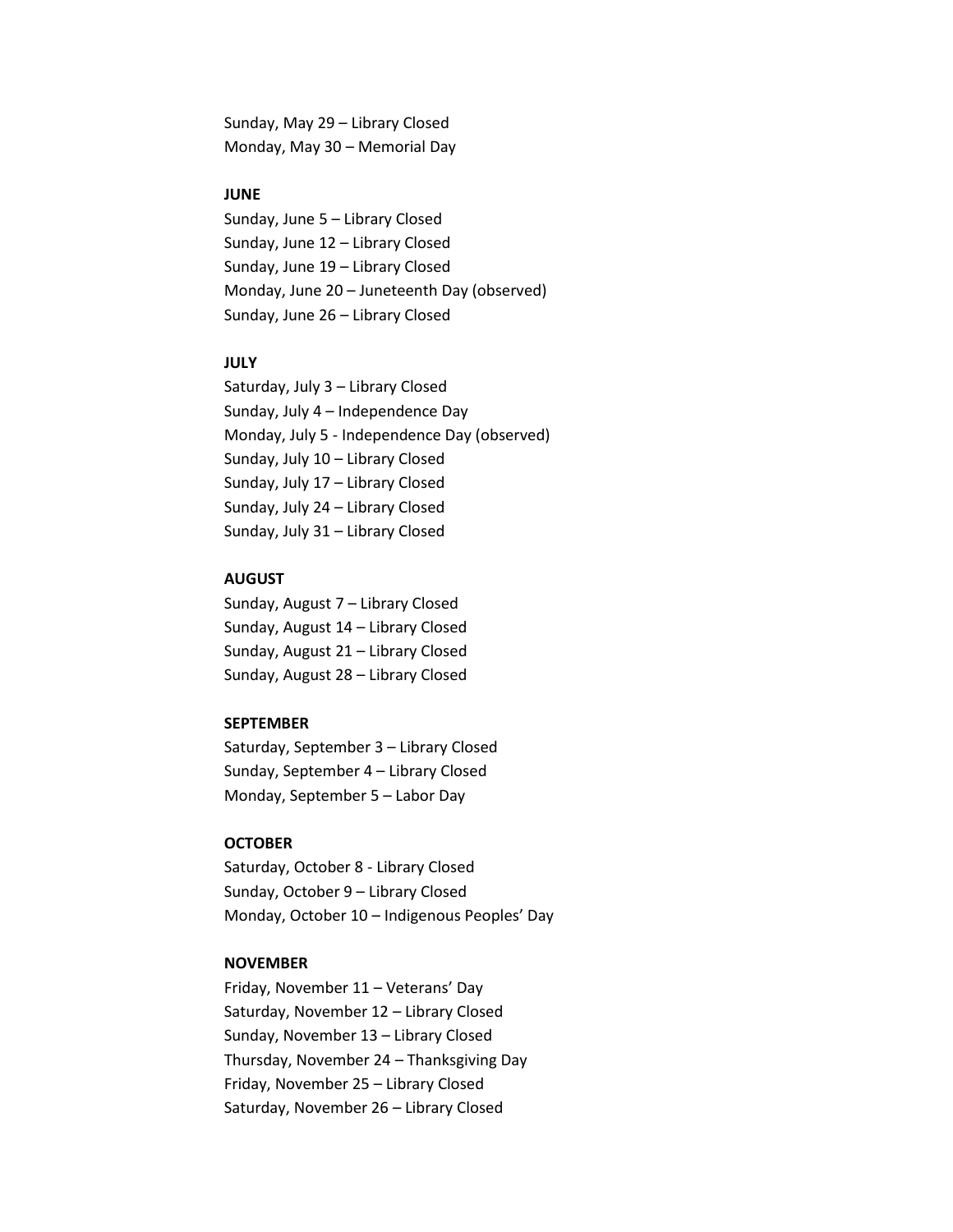Sunday, November 27 – Library Closed

### **DECEMBER**

Sunday, December 18 – Library Open Friday, December 23 – Library Closed Saturday, December 24 – Christmas Eve Sunday, December 25 – Christmas Day Monday, December 26 – Library Closed Friday, December 30 – Library Closed Saturday, December 31 – New Year's Eve

Be it RESOLVED that the Southfield Public Library Board made a resolution that the SPL Closed Dates be as posted for the 2022 Calendar Year. Resolution 10272021HOLIDAY

Motion: Bruce Collins, II Supported: Joyce Johnson Motion carried: 3-0

#### VII. COMMENTS:

Laura Mancini: Thanks the City officials for attending and offering invaluable information to the Library Board and offers a special thank to guest Pelma B. Green.

Fred Zorn: Library summer programming was extraordinary this year with amazing programs being offered and the Jazz and Blues concern on the p patio was very well attended and the library gardens are stunning. The library's collaboration with P&R provided unparalleled programming for children of Southfield.

Laura Mancini: The pandemic forced libraries to offer creative programming and kudos to the Southfield Public Library staff for meeting that challenge.

Joyce Johnson: What can the board do to support Interim Director Mary Beall, who is currently wearing several hats and managing many priorities at this time.

Mary Beall: Ms. Beall would like the Board on moving forward with permanent replacement for City Librarian and for Assistant City Librarian. The Library is currently beginning preparations for the FY 2022 Budget. Ms. Beall will keep the Board apprised of budget preparations.